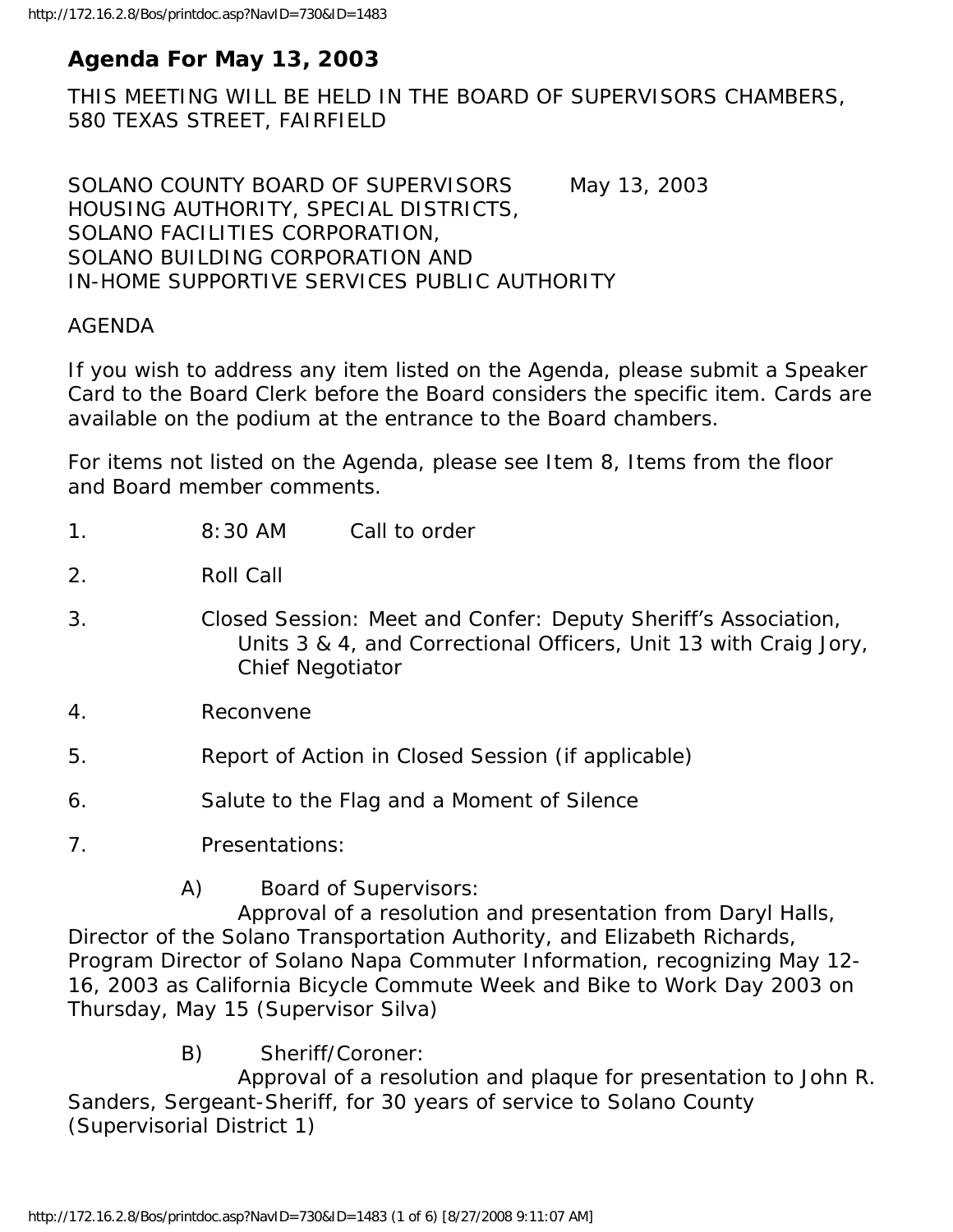## 8. Items from the floor and Board member comments

 This is your opportunity to address the Board on a matter not listed on the Agenda, but it must be within the subject matter jurisdiction of the Board. Please submit a Speaker Card before the first speaker is called and limit your comments to five minutes.

- 9. Additions to or Deletions from the Agenda
- 10. Public Comment on Consent Calendar

Each speaker shall have 5 minutes to address any or all items on the Consent Calendar.

- 11. Approval of the Agenda
- 12. Approval of Consent Calendar

The Board considers all matters listed under the Consent Calendar to be routine and will adopt them in one motion. There will be no discussion on these items before the Board votes on the motion unless Board members request specific items be discussed and/or removed from the Consent Calendar.

## CONSENT CALENDAR

## GENERAL GOVERNMENT

13. Clerk of the Board of Supervisors: Approval of Minutes: None

## 14. Board of Supervisors:

 Adoption of a proclamation honoring Jason Christopher Basinger for achieving the rank of Eagle Scout in the Boy Scouts of America organization (Supervisor Vasquez)

## 15. General Services:

Approval of a 2-year lease agreement for the Registrar of Voters to occupy 6,120 square feet of warehouse and office space at 2350 South Watney Way, Suite B, Fairfield to house their new electronic voting system; authorize the County Administrator to sign the lease agreement and any modifications (total rent obligation of \$87,790 over term of the lease)

## 16. Human Resources:

Adoption of a resolution amending the Alphabetical Listing of Classes and Salaries to reflect the approximate monthly salary range of \$5998 - \$7290 for the position of Assistant Director, Environmental Management

17. Treasurer/Tax Collector/County Clerk: Authorize the Benicia Unified School District, Dixon Unified School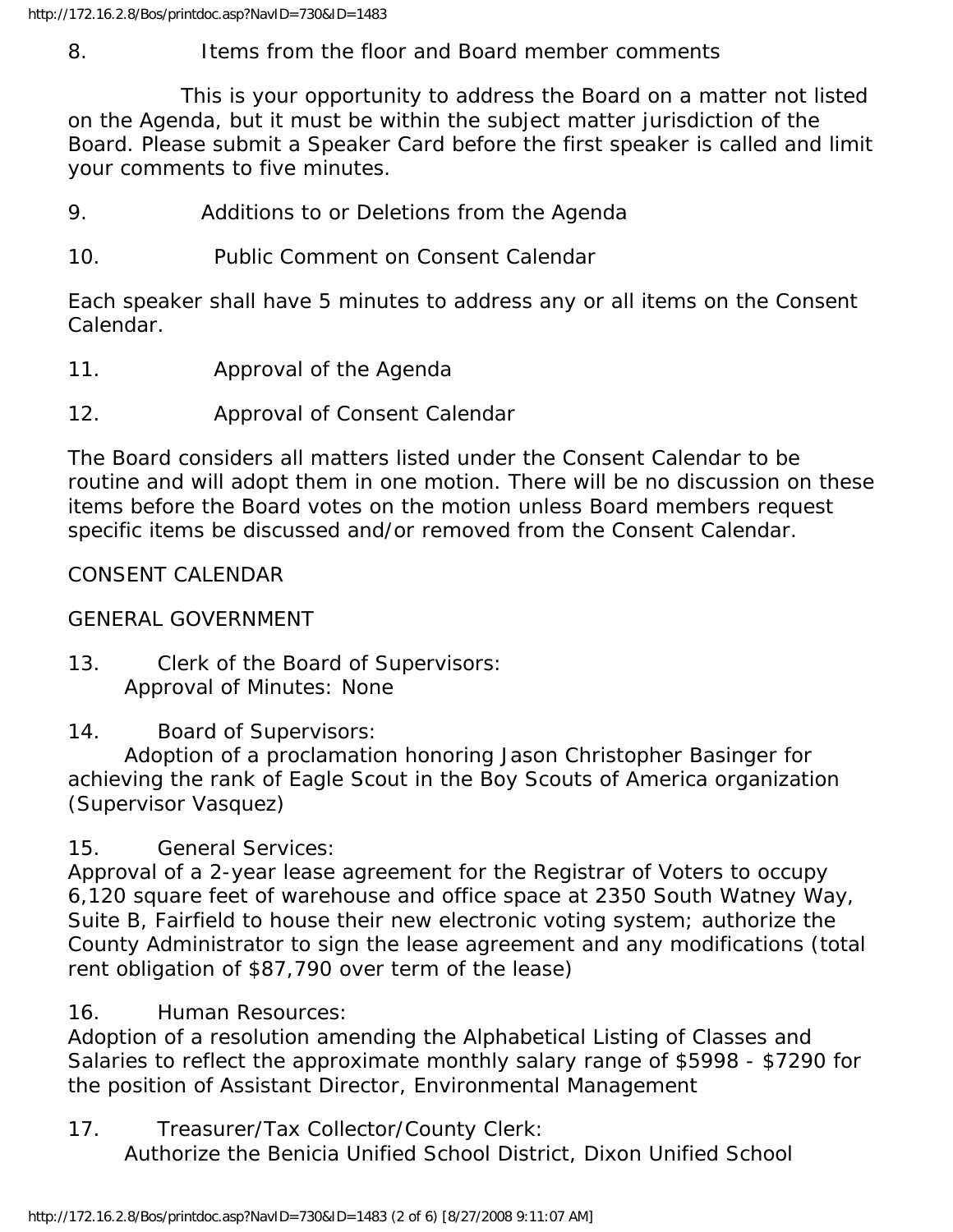District, Travis Unified School District and Vacaville Unified School District to participate in the California Schools Cash Reserve Program Authority 2003 Pool Bonds to issue 2003 Tax and Revenue Anticipation Notes (TRANS)

## HEALTH AND SOCIAL SERVICES:

18. Health and Social Services:

Approval of amendments increasing provider FY2002/03 agreements for substance abuse treatment and prevention services: Rio Vista Care in the amount of \$10,615, increasing the total agreement to \$71,633; Dixon Family Services in the amount of \$9,000, increasing the total agreement to \$60,571; Bi-Bett Corporation in the amount of \$15,000, increasing the total agreement to \$25,000 (increases are offset by reductions in other budget agreements for FY 2002/03- no increased County Cost)

## CRIMINAL JUSTICE

19. Sheriff/Coroner:

 A) Adoption of a resolution authorizing the Office of Emergency Services Manager to submit and sign a grant application with the State for participation in the State Domestic Preparedness Program to obtain funds totaling \$271,961 (federally funded program – no County match required)

 B) Adoption of a resolution authorizing the Office of Emergency Services Manager to submit and sign a grant application with the State for participation in the Homeland Security Grant Program to obtain funds totaling \$396,898 (federally funded program – no County match required)

## 20. District Attorney:

 Adoption of a resolution authorizing the District Attorney to renew an agreement in the amount of \$70,125 with the State Board of Control, Victim Compensation and Government Claims Board for the period July 1, 2003 through June 30, 2004

## LAND USE/TRANSPORTATION

21. Transportation:

 A) Accept the offer of dedication of property from the Greer Family Trust for road purposes on Ridge Avenue and Bush Avenue as a condition of Minor Subdivision MS-02-11 (Benicia area)

 B) Adoption of a resolution granting consent for a Joint Powers Agreement to provide extra-territorial jurisdiction for the City of Vacaville to acquire a waterline easement and to construct waterlines associated with the Leisure Town Road over-crossing and interchange (all costs of improvement projects to be paid by City of Vacaville)

 C) Approval of an agreement in reference to improvements for Minor Subdivision MS-02-12; adoption of a resolution accepting the Agreement in Reference to Improvements for Minor Subdivision MS-02-12 on Olivas Lane (Vacaville area) (no County Cost)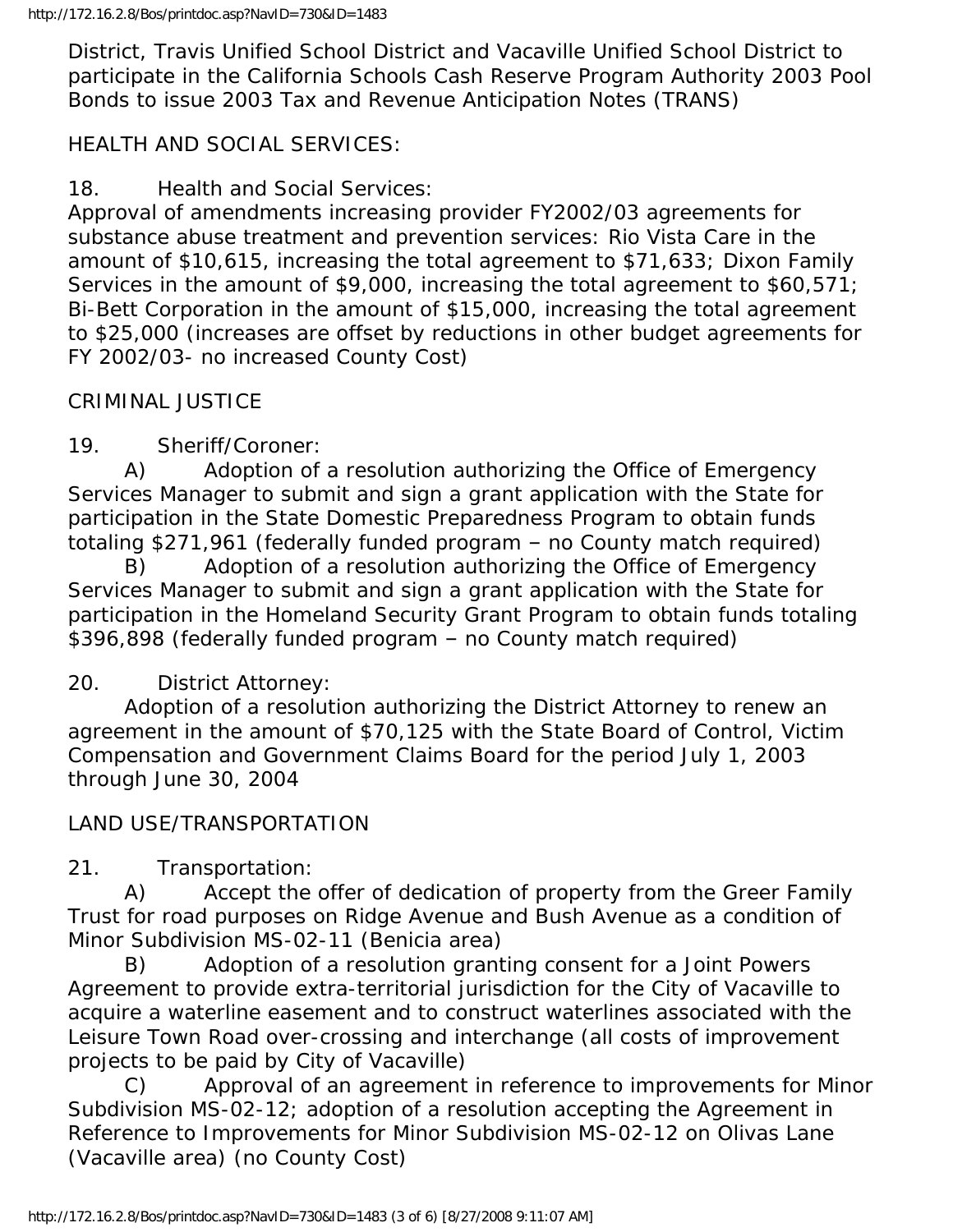D) Approval of an agreement with the Metropolitan Transportation Commission (MTC) for the receipt of \$50,000 in planning grant funding for the Cordelia Road Path; authorize the County Administrator to sign the agreement

### **OTHER**

22. Library:

 Authorization to accept a grant from the California State Library in the amount of \$24,384 to conduct ten National Issues Forums; approval of an appropriation transfer of Unanticipated Revenue in the amount of \$24,384 (4/5 vote required)

23. Solano County Fair Association:

 Approval of a lease agreement with Viacom Outdoor, Inc. for construction and operation of a new Electronic Message Center at the Solano County Fairgrounds provided as consideration for lease of the billboard locations (4/5 vote required) (no cost to Fair or County)

SPECIAL DISTRICTS GOVERNED BY THE BOARD OF SUPERVISORS:

Rural North Vacaville Water District

24. Transportation:

 A) Approval of an agreement with California Water Service Company for construction of deferred work items on the District's water system in the amount of \$94,791

 B) Authorize a three-year extension of the agreement for assessment administration services with NBS Government Finance Group; authorize the Board President to sign the extension

#### SCHEDULED CALENDAR

25. Rescheduled Consent Items: (Items pulled from Consent Calendar above)

- A) E)
- $(B)$   $F)$
- $(C)$   $G)$
- D) H)

## GENERAL GOVERNMENT

26. County Administrator's Office:

 A) Consider approval of various appropriation transfer requests included in the FY2002/03 Third Quarter Financial Report of May 6, 2003 detailed in the staff report: General Fund Contingency transfer in the amount of \$2,056,667 to various budgets (4/5 vote required); other contingency transfer requests for various budgets (4/5 vote required); Unanticipated Revenue requests for budgets (4/5 vote required)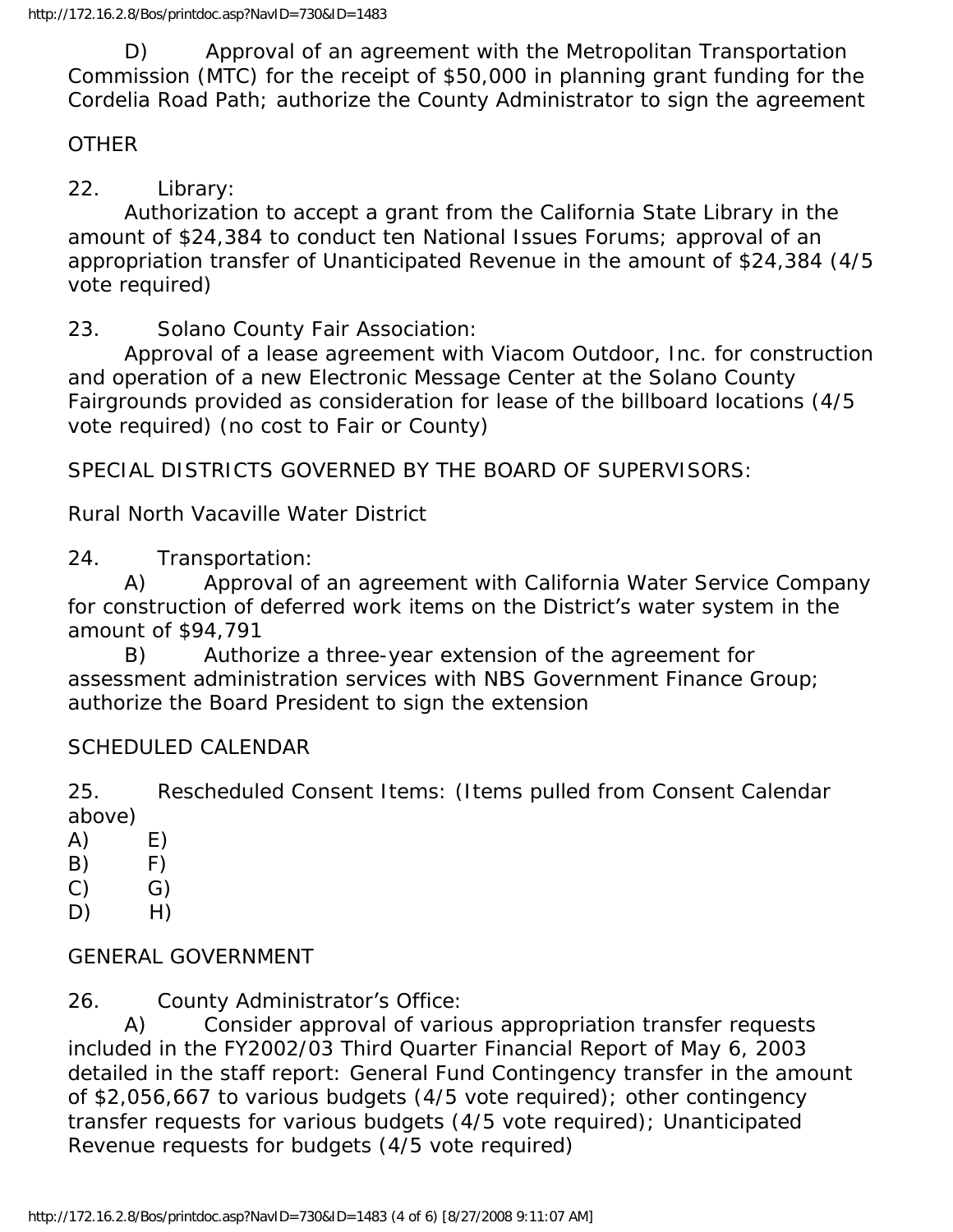B) Consider canceling the Regular Board of Supervisors Meetings of July 1 and July 8, 2003

## 27. General Services:

 Conduct a continued noticed/published hearing to consider adoption of the Solano County 5-Year Capital Improvement Plan (continued from April 22, 2003)

28. Human Resources:

 Consider authorizing the Director of Human Resources to execute a side letter with SEIU, Local 1280, to address the issue of difficult-to-fill nurse related positions in the Sheriff's Correctional Health Care Division

### HEALTH AND SOCIAL SERVICES

29. Health and Social Services:

 Receive a presentation and consider adoption of a resolution in support of the Partnership Health Plan of California's grant application to receive funding totaling \$150,000 for FY2003/04 through the State Department of Health Services' Office of Long Term Care Program to develop a plan for the integration of long term care services in Solano County

### CRIMINAL JUSTICE: None

#### LAND USE/TRANSPORTATION

#### 30. Environmental Management:

 Consider approval of an agreement with the Fairfield-Suisun Sewer District to provide disposal of sewage in the area of Suisun Valley Road and Old Cordelia

OTHER: None

MISCELLANEOUS ITEMS

31. Appointments/Resignations to Boards and Commissions:

#### Board of Supervisors:

Reappointment of Vernon Barrett to the Suisun Fire Protection District

2:00 p.m.

#### 32. Environmental Management:

 Conduct a continued public hearing to consider an appeal of the Zoning Administrator's decision to approve Minor Subdivision MS-02-01 permitting a four lot subdivision, for Harry Schrontz, located at 3738 Morningbird Lane (Vacaville area) (APN's 0123-060-430 & 440) (continued from January 14, 2003, March 25, 2003 and April 22, 2003)